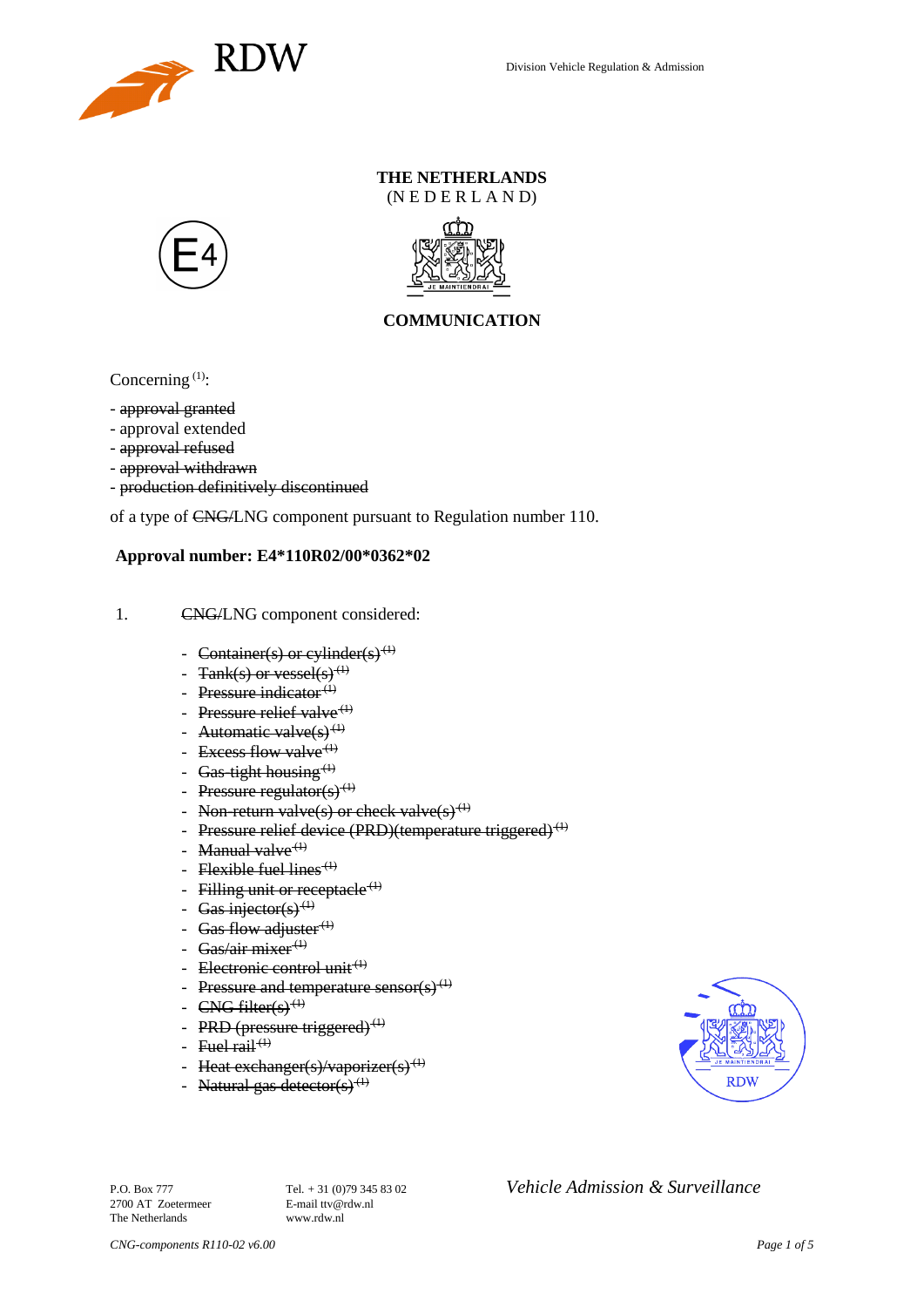- LNG filling receptacle(s)<sup>(1)</sup>
- LNG pressure control regulator(s)<sup>(1)</sup>
- LNG pressure and/or temperature sensor(s)<sup> $(1)$ </sup>
- LNG manual valve $(s)$ <sup>(1)</sup>
- LNG automatic valve $(s)$ <sup>(1)</sup>
- LNG non-return valve $(s)$ <sup>(1)</sup>
- LNG pressure relief valve $(s)$ <sup>(1)</sup>
- LNG excess flow valve(s)<sup>(1)</sup>
- LNG fuel pump $(s)$ <sup> $(1)$ </sup>

-

- 2. Trade name or mark : LNG receptacle Brand names: RegO Products Macro Technologies 3. Manufacturer's name and address : Engineered Controls International LLC 100 RegO Drive 27244 Elon, North Carolina United States of America 4. If applicable, name and address of manufacturer's representative : 5. Submitted for approval on : June 2014 6. Technical service responsible for conducting approval tests : Kiwa Nederland B.V. P.O. Box 137 7300 AC Apeldoorn The Netherlands 7. Date of report issued by that service : February  $1<sup>st</sup> 2018$ 8. Number of report issued by that service : 127044\_180200086 9. Approval : granted/refused/extended/withdrawn<sup>(1)</sup> 10. Reason(s) of extension (if applicable) : The currently homologated LNG receptacle is updated to the latest Supplement version of the ECE Regulation 110 11. Place : Zoetermeer
- 12. Date : 13-FEB-201813. Signature : R.F.R. Clement
- 14. The documents filed with the application or extension of approval can be obtained upon request.

l

<sup>(1)</sup> Strike out what does not apply.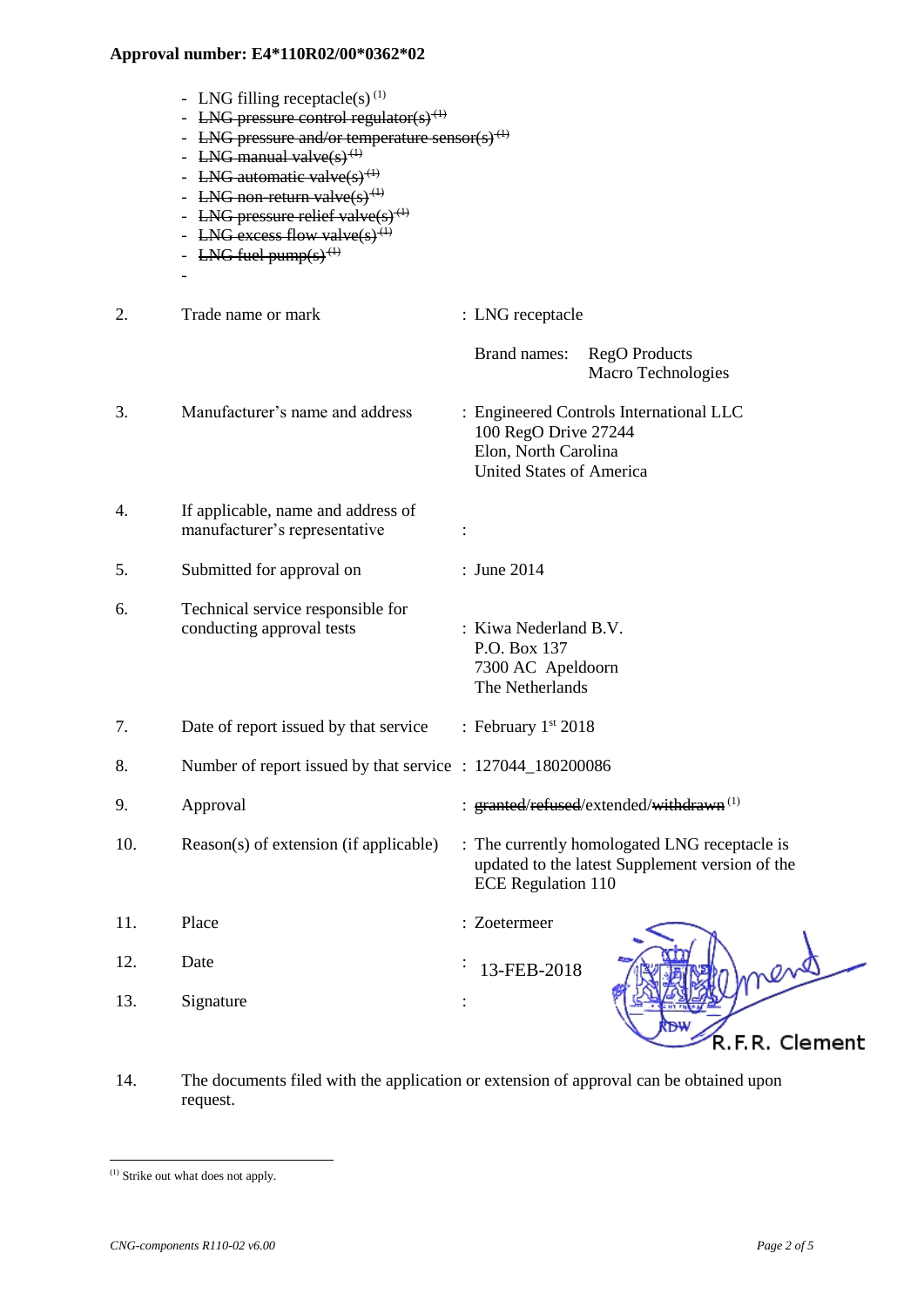### **ADDENDUM**

1. Additional information concerning the type approval of a type of CNG/LNG components pursuant to Regulation number 110.

| 1.1.<br>1.1.1.   | Natural Gas Storage System<br>Container(s) or cylinder(s) (for CNG system) |                |  |
|------------------|----------------------------------------------------------------------------|----------------|--|
| 1.1.1.1.         | Dimensions                                                                 |                |  |
|                  | 1.1.1.2. Material                                                          |                |  |
| 1.1.2.           | Tank(s) or vessel(s) (for LNG system)                                      |                |  |
|                  | $1.1.2.1.$ Capacity                                                        | $\vdots$       |  |
|                  | 1.1.2.2. Material                                                          |                |  |
|                  |                                                                            |                |  |
| 1.2.             | Pressure indicator                                                         |                |  |
| 1.2.1.           | Working pressure(s) $(2)$                                                  | $\vdots$       |  |
| 1.2.2.           | Material                                                                   |                |  |
| 1.3.             |                                                                            |                |  |
| 1.3.1.           | Pressure relief valve (discharge valve)<br>Working pressure(s) $^{(2)}$    |                |  |
| 1.3.2.           | Material                                                                   | $\vdots$       |  |
|                  |                                                                            |                |  |
| 1.4.             | Automatic valve(s)                                                         |                |  |
| 1.4.1.           | Working pressure(s) <sup>(2)</sup>                                         |                |  |
| 1.4.2.           | Material                                                                   |                |  |
|                  |                                                                            |                |  |
| 1.5.             | Excess flow valve                                                          |                |  |
| 1.5.1.           | Working pressure(s) $(2)$                                                  | $\vdots$       |  |
| 1.5.2.           | Material                                                                   |                |  |
| 1.6.             | Gas-tight housing                                                          |                |  |
| 1.6.1.           | Working pressure(s) $(2)$                                                  |                |  |
| 1.6.2.           | Material                                                                   |                |  |
|                  |                                                                            |                |  |
| 1.7.             | Pressure regulator(s)                                                      |                |  |
| 1.7.1.           | Working pressure(s) $^{(2)}$                                               | $\vdots$       |  |
| 1.7.2.           | Material                                                                   |                |  |
|                  |                                                                            |                |  |
| 1.8.             | Non-return valve $(s)$ or check valve $(s)$                                |                |  |
| 1.8.1.           | Working pressure(s) $^{(2)}$<br>Material                                   | $\vdots$       |  |
| 1.8.2.           |                                                                            | $\vdots$       |  |
| 1.9.             | Pressure relief device (temperature triggered)                             |                |  |
| 1.9.1.           | Working pressure(s) $(2)$                                                  |                |  |
| 1.9.2.           | Material                                                                   |                |  |
|                  |                                                                            |                |  |
| 1.10.            | Manual valve                                                               |                |  |
| 1.10.1.          | Working pressure(s) $^{(2)}$                                               | $\ddot{\cdot}$ |  |
| 1.10.2.          | Material                                                                   |                |  |
|                  |                                                                            |                |  |
| 1.11.<br>1.11.1. | Flexible fuel lines<br>Working pressure(s) $(2)$                           |                |  |
| 1.11.2.          | Material                                                                   |                |  |
|                  |                                                                            |                |  |

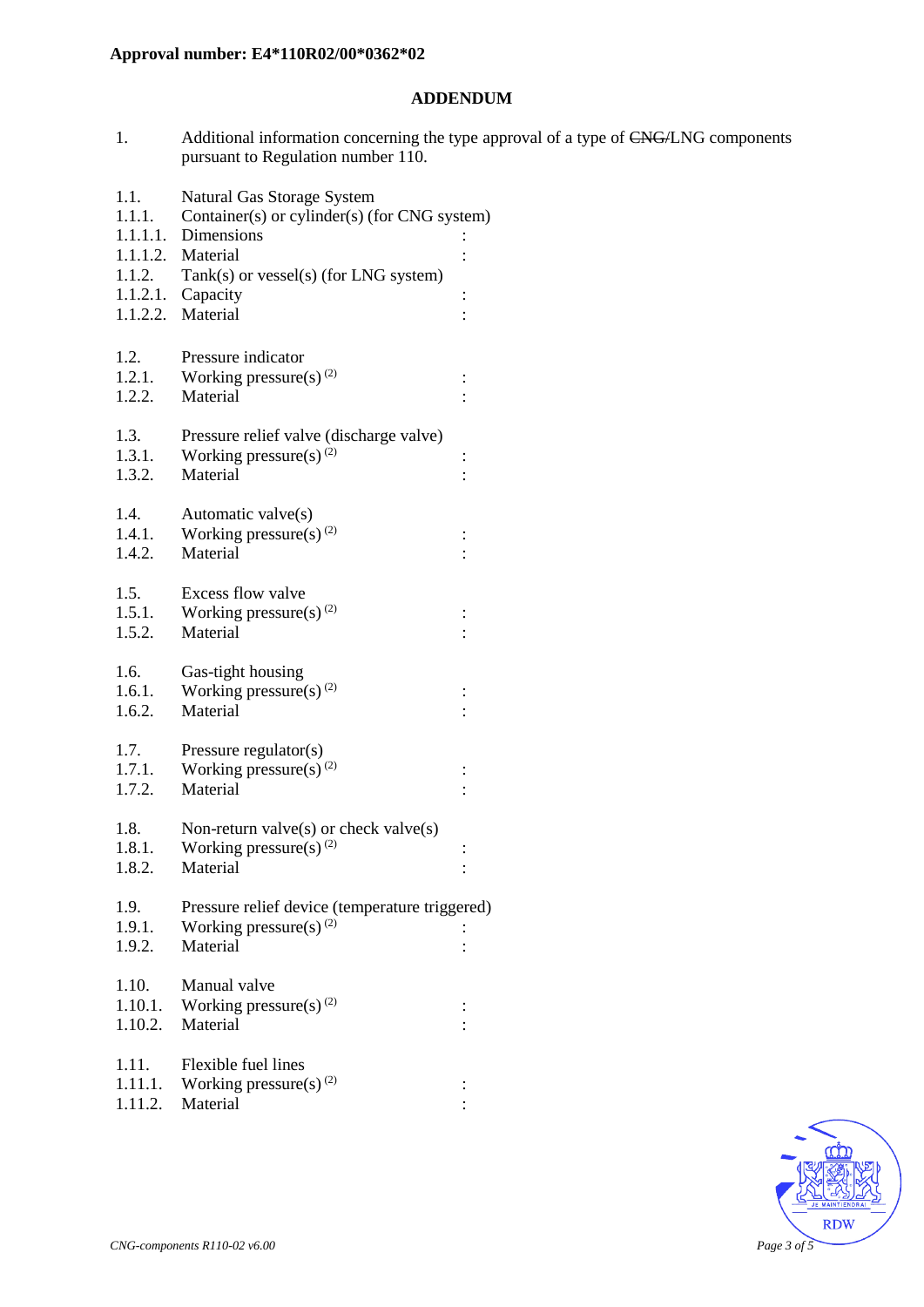| 1.12.<br>1.12.2.            | Filling unit or receptacle<br>1.12.1. Working pressure(s) <sup>(2)</sup><br>Material          |                                                                                        |
|-----------------------------|-----------------------------------------------------------------------------------------------|----------------------------------------------------------------------------------------|
| 1.13.<br>1.13.2.            | Gas injector( $s$ )<br>1.13.1. Working pressure(s) <sup>(2)</sup><br>Material                 |                                                                                        |
| 1.14.                       | Gas flow adjuster<br>1.14.1. Working pressure(s) <sup>(2)</sup><br>1.14.2. Material           | $\vdots$                                                                               |
| 1.15.<br>1.15.2.            | Gas/air mixer<br>1.15.1. Working pressure(s) $^{(2)}$<br>Material                             |                                                                                        |
| 1.16.                       | Electronic control unit<br>1.16.1. Basic software principles                                  |                                                                                        |
| 1.17.<br>1.17.2.            | Pressure and temperature sensor(s)<br>1.17.1. Working pressure(s) <sup>(2)</sup><br>Material  |                                                                                        |
| 1.18.<br>1.18.2.            | CNG filter(s)<br>1.18.1. Working pressure(s) $^{(2)}$<br>Material                             |                                                                                        |
| 1.19.<br>1.19.1.<br>1.19.2. | PRD (pressure triggered)<br>Working pressure(s) <sup>(2)</sup><br>Material                    |                                                                                        |
| 1.20.<br>1.20.1.<br>1.20.2. | Fuel rail $(s)$<br>Working pressure(s) <sup>(2)</sup><br>Material                             |                                                                                        |
| 1.21.<br>1.21.1.<br>1.21.2. | Heat Exchanger(s)/Vaporizer(s)<br>Working pressure(s) $(2)$<br>Material                       |                                                                                        |
| 1.22.<br>1.22.1.<br>1.22.2. | Natural gas detector(s)<br>Working pressure(s) <sup>(2)</sup><br>Material                     |                                                                                        |
| 1.23.<br>1.23.1.<br>1.23.2. | $LNG$ filling receptacle $(s)$<br>Working pressure(s) $^{(2)}$<br>Material                    | : $3.8 \text{ MPa} (38 \text{ bar}/550 \text{ psig})$<br>: See report 127044_180200086 |
| 1.24.<br>1.24.1.<br>1.24.2. | $LNG$ pressure control regulator(s)<br>Working pressure(s) $(2)$<br>Material                  |                                                                                        |
| 1.25.<br>1.25.1.<br>1.25.2. | $LNG$ pressure and/or temperature sensor(s)<br>Working pressure(s) <sup>(2)</sup><br>Material |                                                                                        |